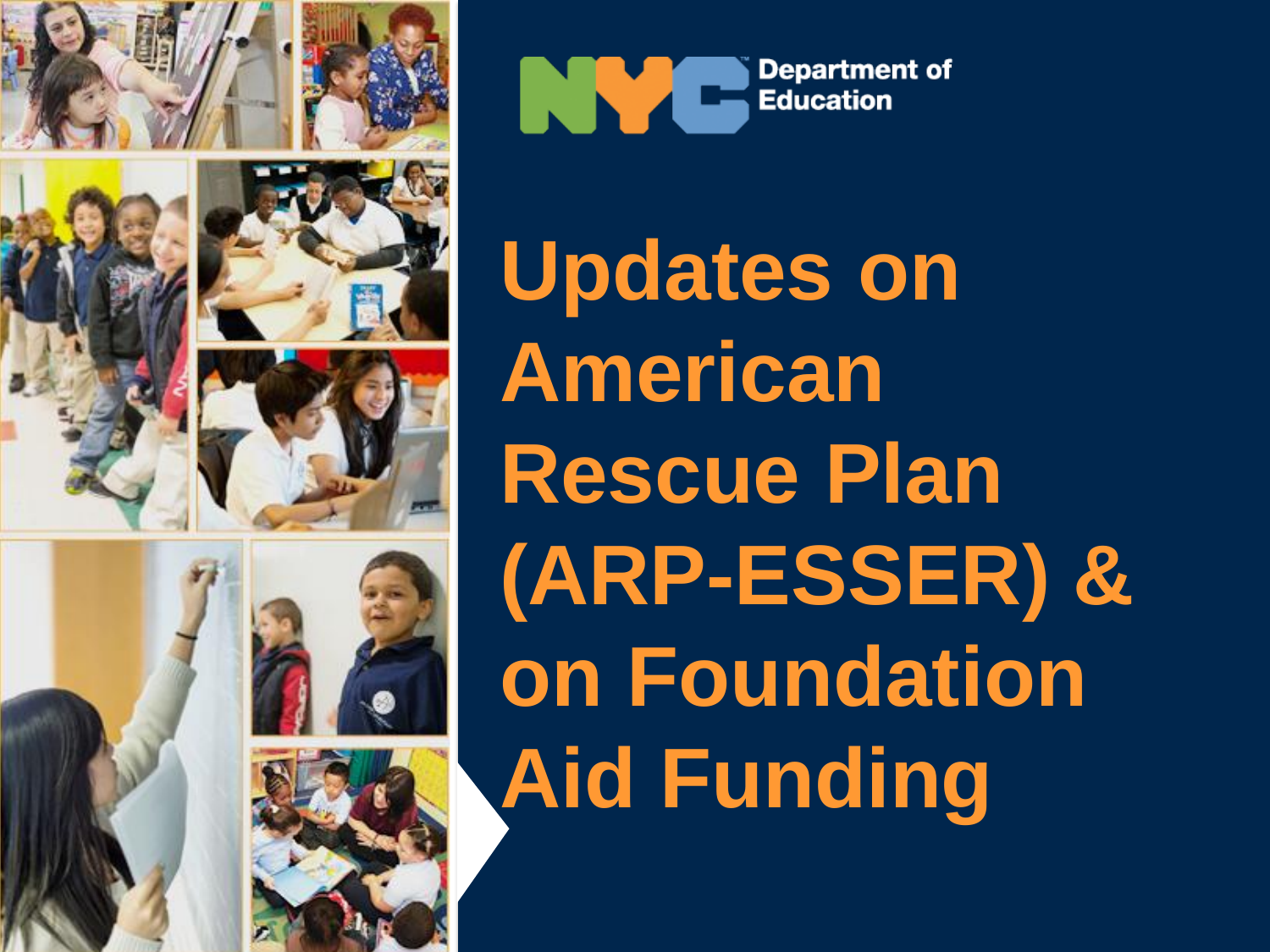# **DOE Funding Sources**

The DOE's budget is comprised of many different funding sources:

- City Funds
- State Funds
- Federal Funds
- Other Funds, like Philanthropic support

This year, there are two major changes that impact the DOE budget:

- 1. State Commitment to fully funding Foundation Aid; and the
- 2. Federal stimulus funding to support school recovery from the pandemic, namely the American Rescue Plan Elementary and Secondary School Emergency Relief Plan (ARP-ESSER, or "Stimulus Funding").

**The additional funding in these two funding streams offer our schools an unprecedented opportunity to reimagine how we educate our students.**

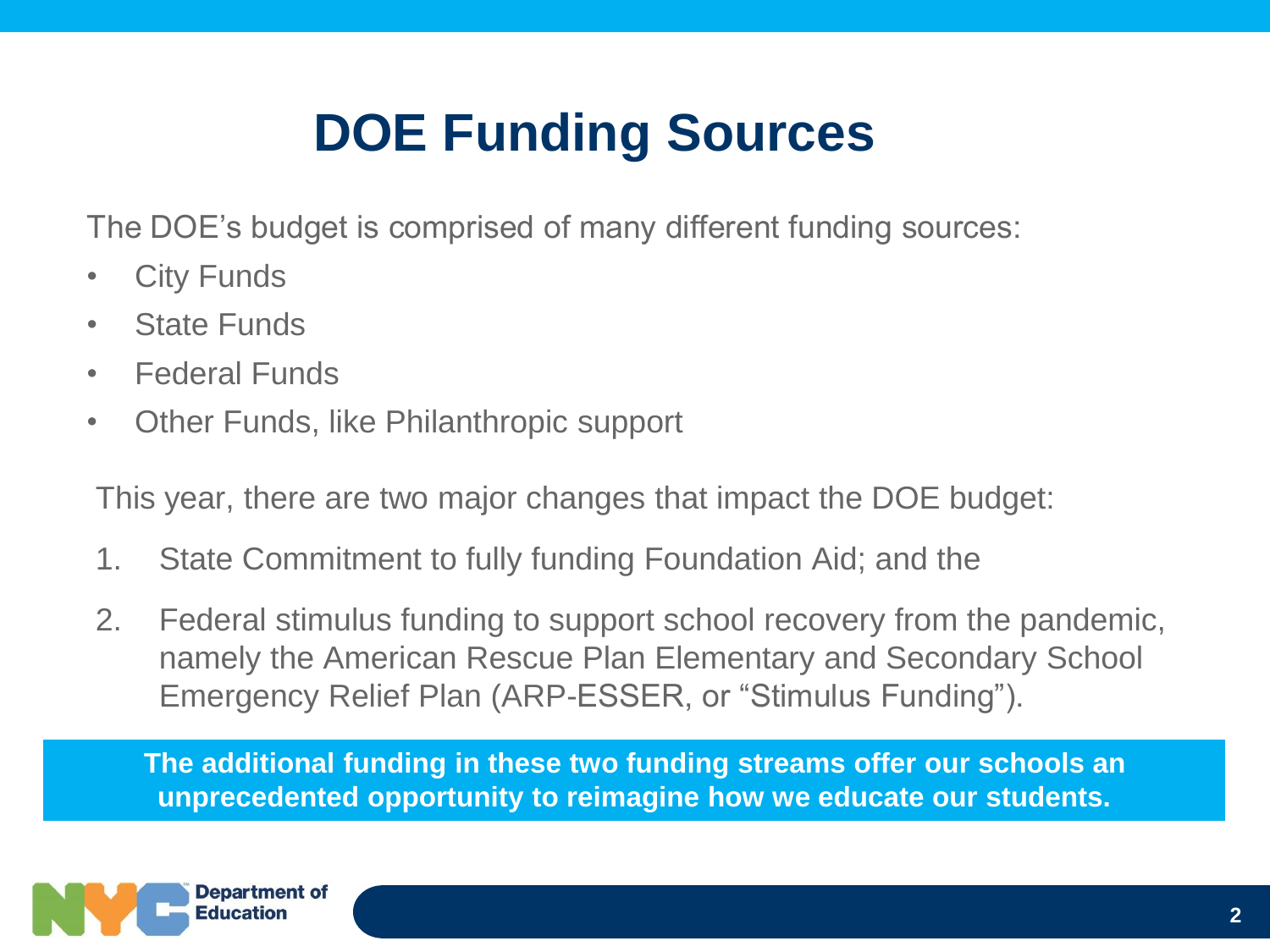## **State Resources to Fully Fund Fair Student Funding**

- In its FY2022 Enacted Budget passed in early April, New York State committed to fully fund Foundation Aid over three years.
- With this funding, the Mayor's Executive Budget included over \$600 million to fully fund Fair Student Funding (FSF) – the largest funding source for all of our community district schools.
- For the first time ever, all schools will be fully funded under the Fair Student Funding formula.
- This will result in increased funding for over 1,100 schools in all community school districts and in all five boroughs.

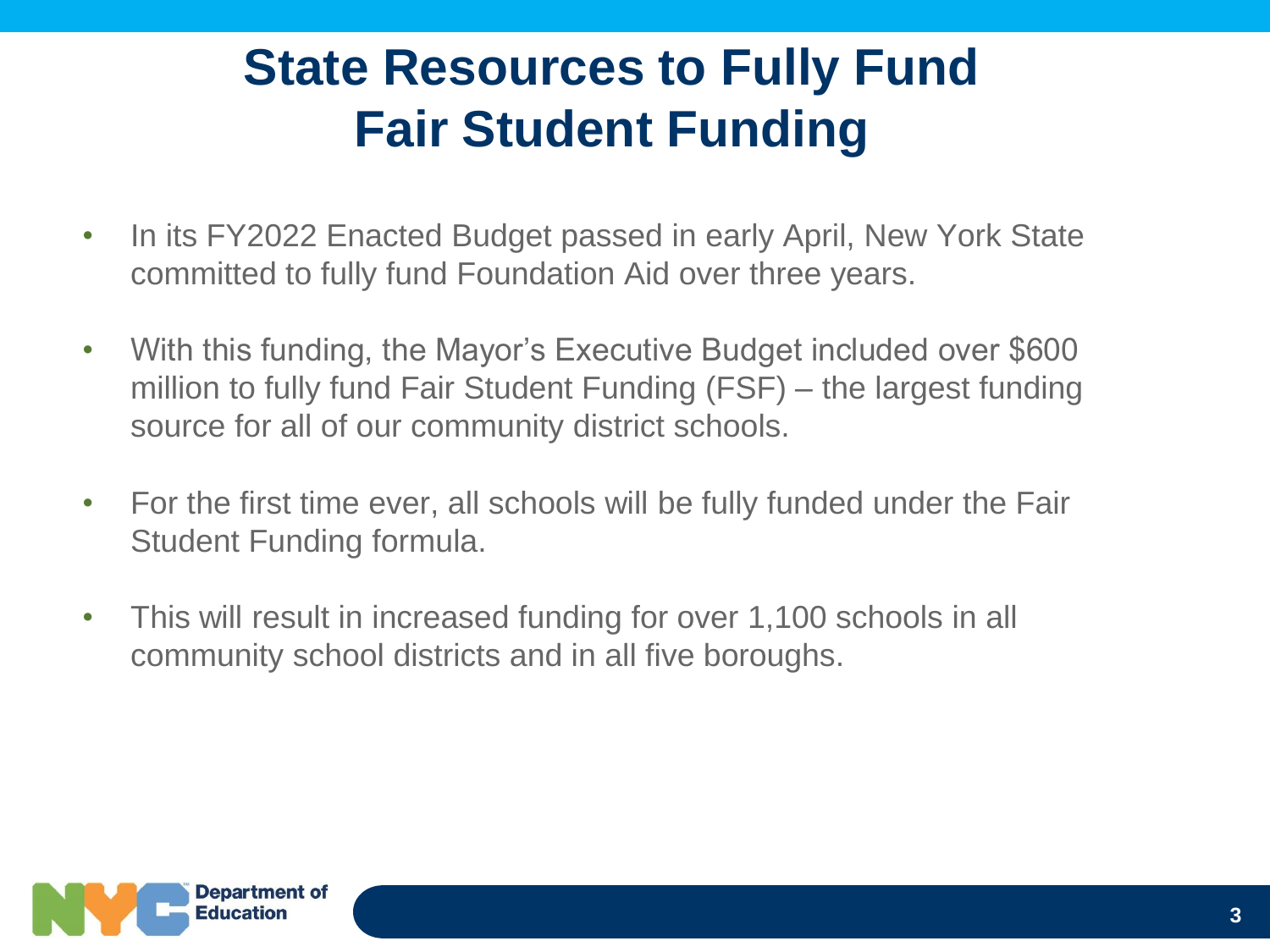# **How is the DOE Proposing to Use the Foundation Aid Increase?**

- FSF is the most flexible funding stream for schools, and principals use this funding primarily to hire staff to provide direct services to students. With the FSF increase, Principals will be able to assess and fund appropriate resources based on the needs of their students for:
	- increasing graduation rates and eliminating the achievement gap;
	- reducing class sizes;
	- providing supports for students who are not meeting, or at risk of not meeting, state learning standards in core academic subject areas;
	- addressing student social-emotional health; and
	- providing adequate resources to English language learners, students with disabilities; and students experiencing homelessness.
- As the FSF weights are based on student needs, students with additional needs, including Students with Disabilities, English Language Learners, and students requiring academic intervention services, will benefit from increases to FSF.

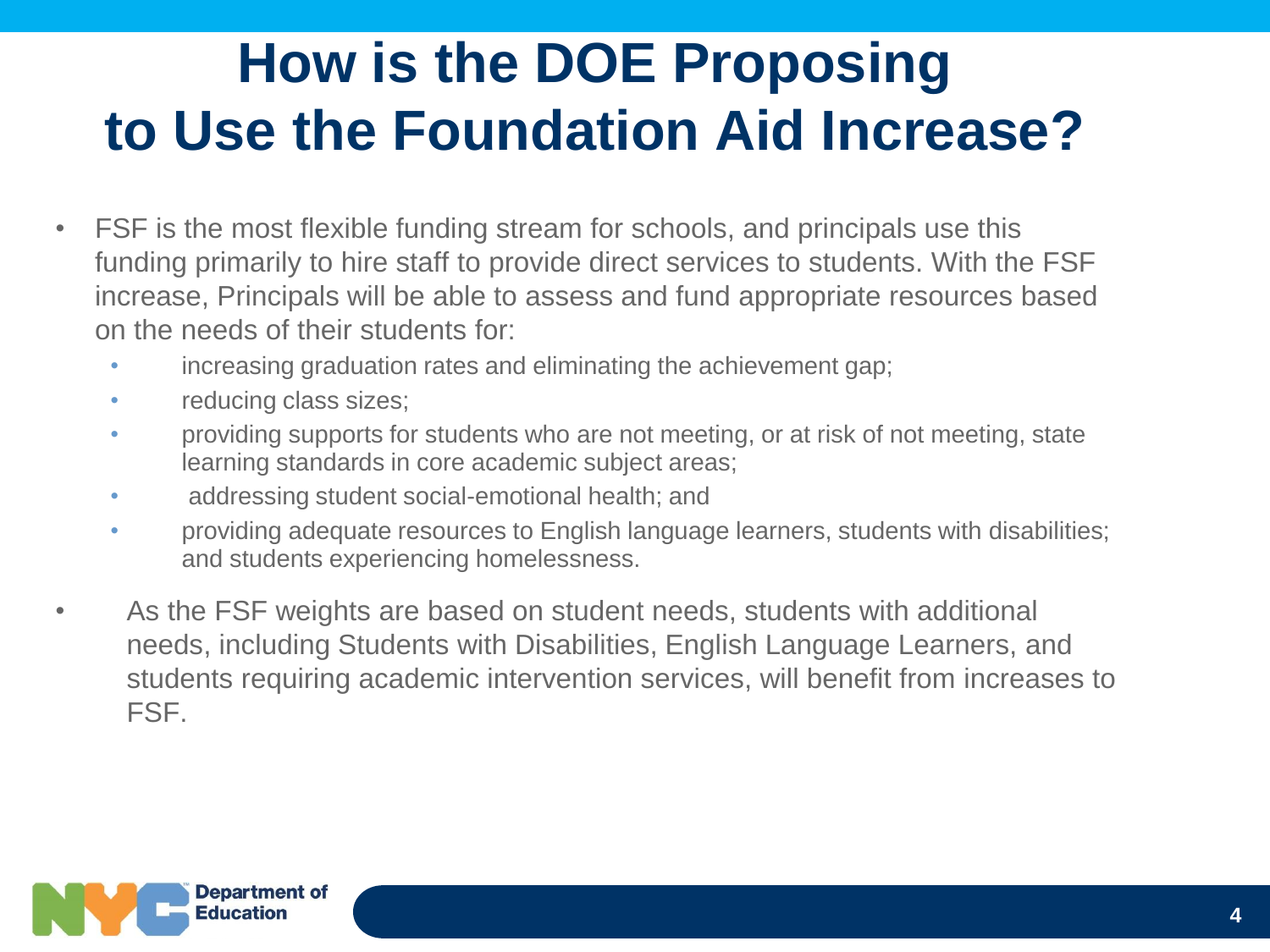## **Federal Legislation Has Authorized Over \$7 Billion in Stimulus Funding to the DOE**

• DOE is planning to spend the funding over the next several years as follows:

| <b>School Year</b>            | \$ in billions |  |
|-------------------------------|----------------|--|
| SY 2020-21                    | \$0.3          |  |
| SY 2021-22                    | \$3.2          |  |
| SY 2022-23                    | \$1.8          |  |
| SY 2023-24                    | \$1.4          |  |
| SY 2024-25                    | \$0.7          |  |
| <b>Total Stimulus Funding</b> | \$7.4          |  |

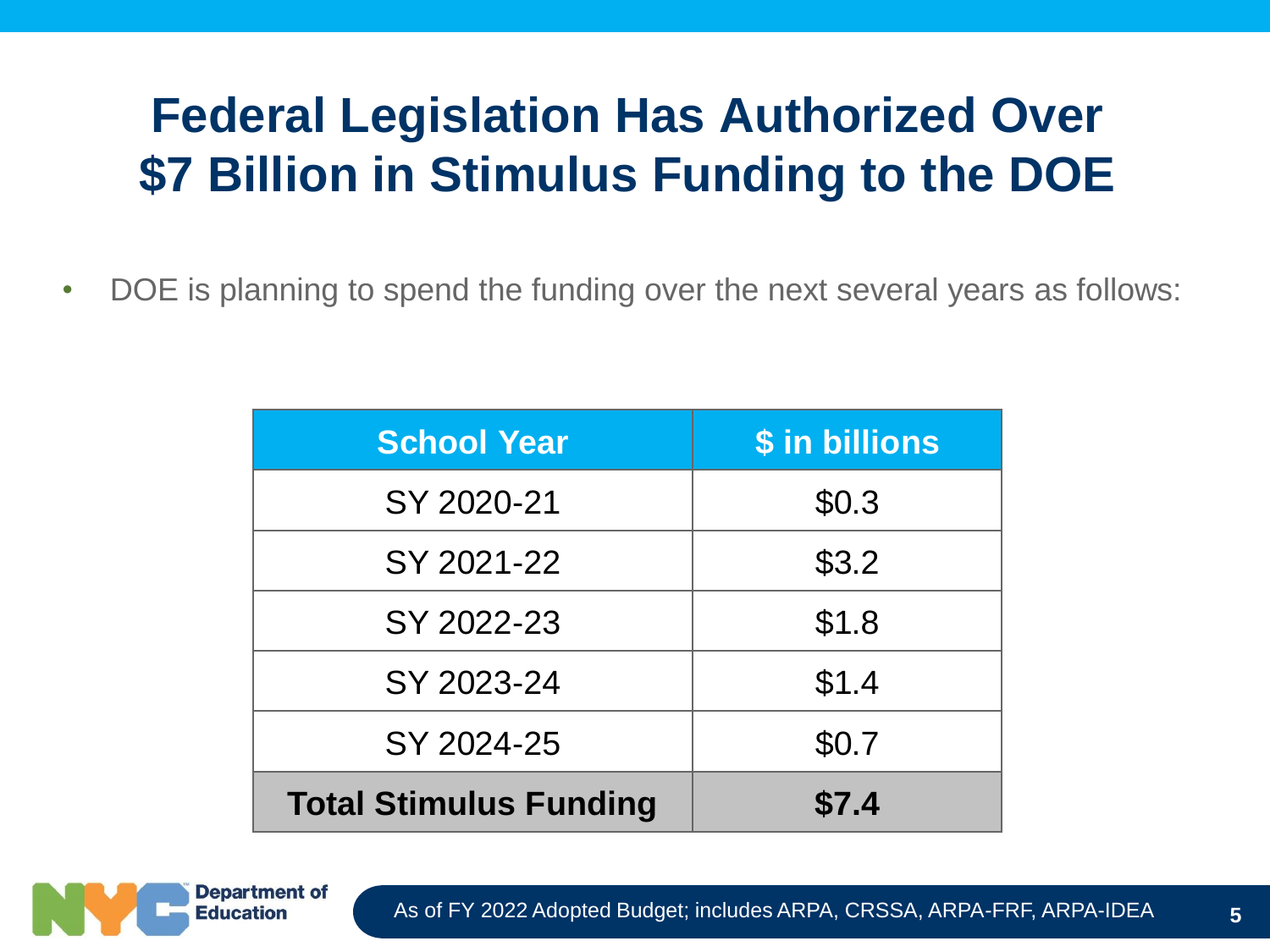## **Including Stimulus Funding, in SY 2021-22, the DOE Budget Is Projected to Total \$37.8 Billion**

| <b>Funding Source</b>             | \$ in billions | % of total |
|-----------------------------------|----------------|------------|
| <b>City Funds</b>                 | \$19.4         | 51%        |
| <b>State Funds</b>                | \$12.8         | 34%        |
| <b>Federal Non-Stimulus Funds</b> | \$2.1          | 6%         |
| <b>Federal Stimulus Funds</b>     | \$3.2          | 8%         |
| <b>Other Funds</b>                | \$0.2          | 1%         |
| SY 2021-22 Total DOE Budget       | \$37.8         | 100%       |

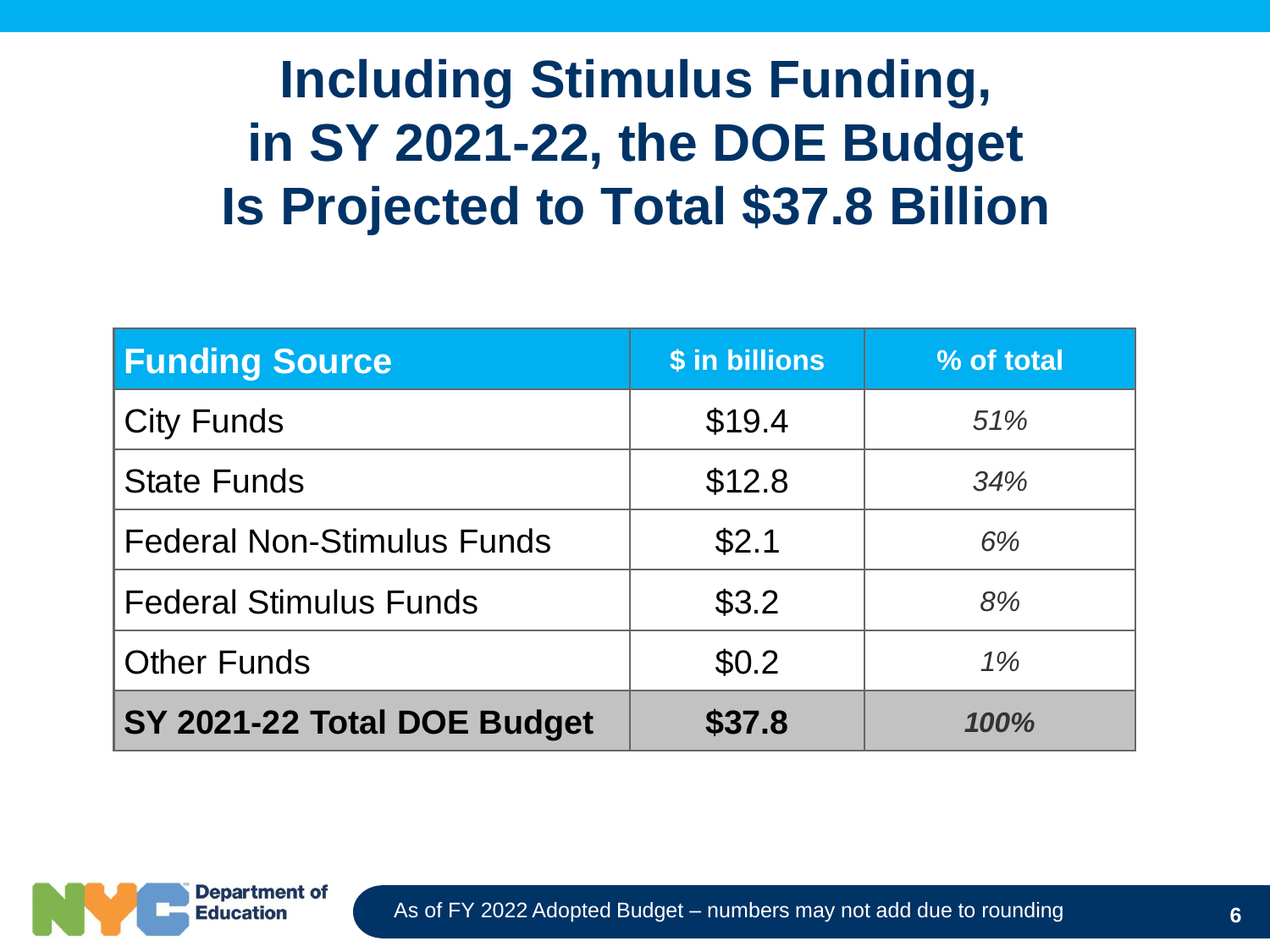# **How is the DOE Proposing to Use the Additional Federal Funding?**

- 1. Bridging the Gap between Fully Funding Our Schools
- 2. Expanding Academic & Instructional Supports
- 3. Increasing Technological Supports
- 4. Creating Opportunities for Our Youngest Learners
- 5. Taking Care of the Whole Child
- 6. Re-Opening with Health & Safety as Our Top Priority, Always

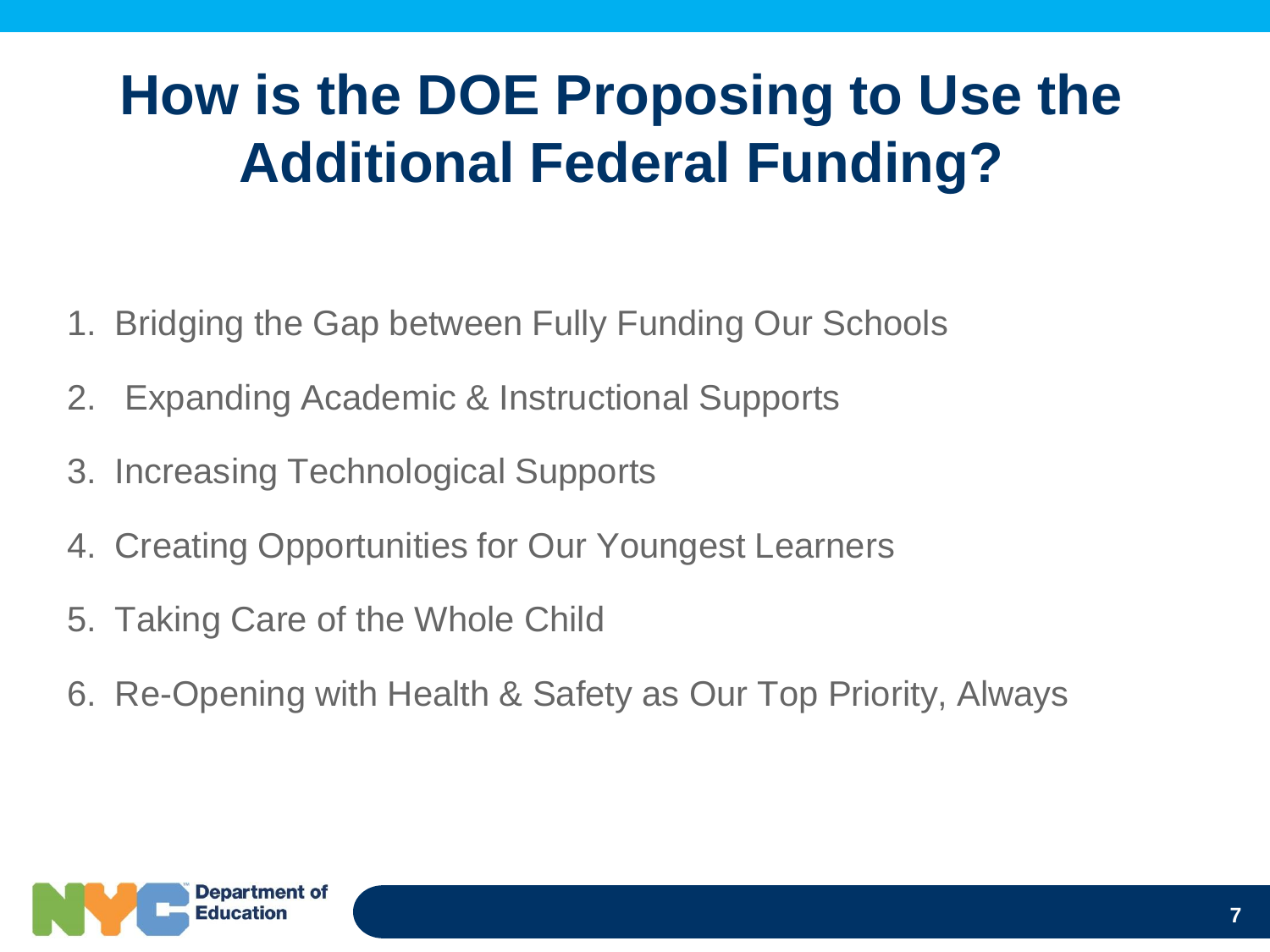### **1. Bridging the Gap**

- With the full funding of Foundation Aid, DOE can now afford to fully fund FSF. All schools will be at **100%** beginning in FY 2022. Stimulus funding will be used to bridge the gap between the cost to fully fund FSF in FY 2022 and the three-year phase in of the Foundation Aid increase.
- This is an investment of approximately \$600 million in FY 2022, including \$95 million in stimulus funding which will be replaced by Foundation Aid in future years.
- \$150 million of stimulus funding will also backstop the loss of city revenue which supported FSF in FY 2022, to ensure school budgets are not impacted.

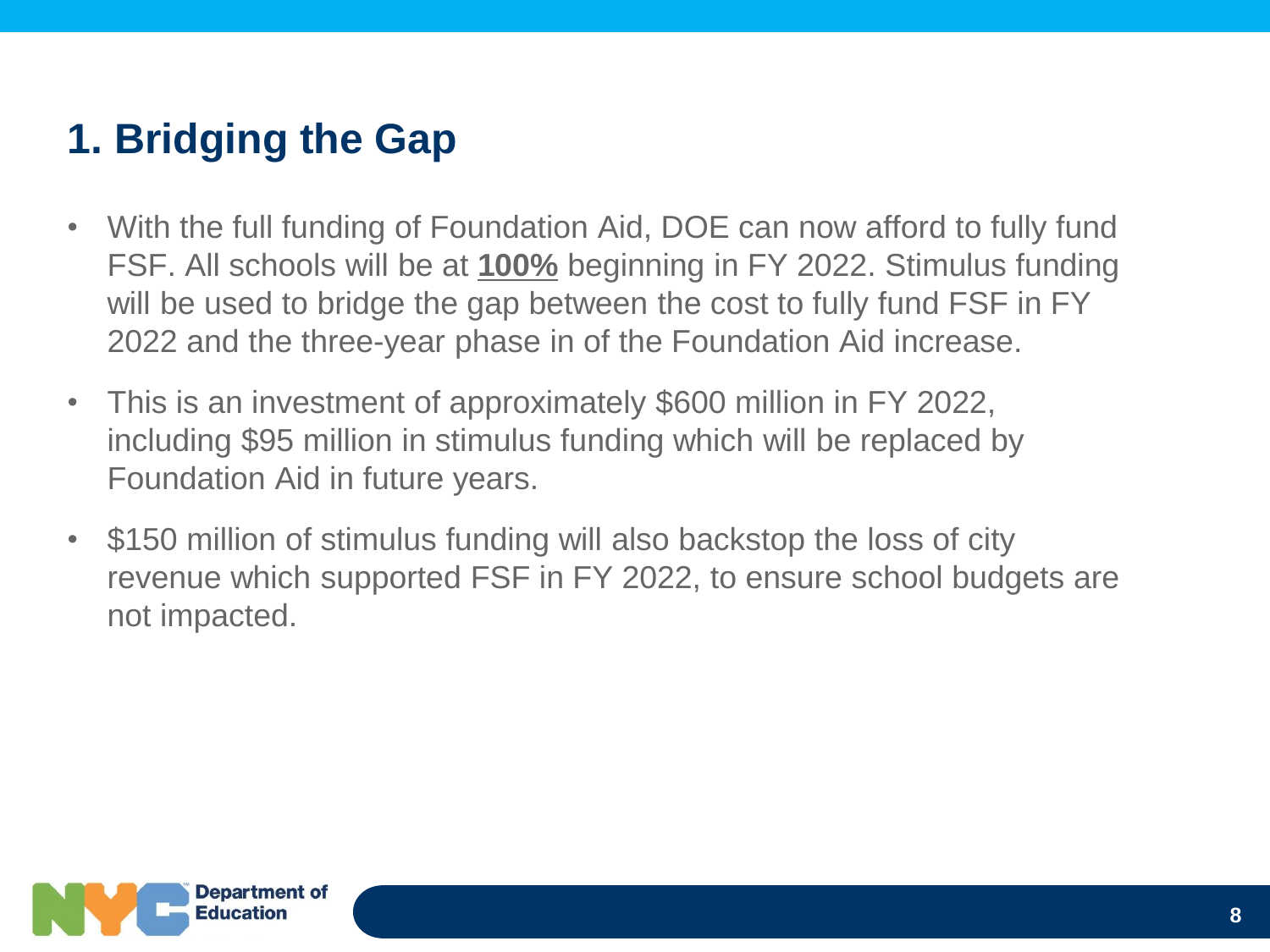### **2. Expanding Academic & Instructional Supports**

- o We plan to invest in rigorous curricular offerings, academic screeners that tell us how our students are doing, accelerated learning opportunities that challenge our students, and intervention programs, tutoring and extended learning opportunities to support students where they need it.
- o In addition, to ensure our ability to provide critical programs and services to our students with disabilities, we are increasing special education services. We will build on the progress we have made in strengthening delivery of related services and special education programs to students and families.

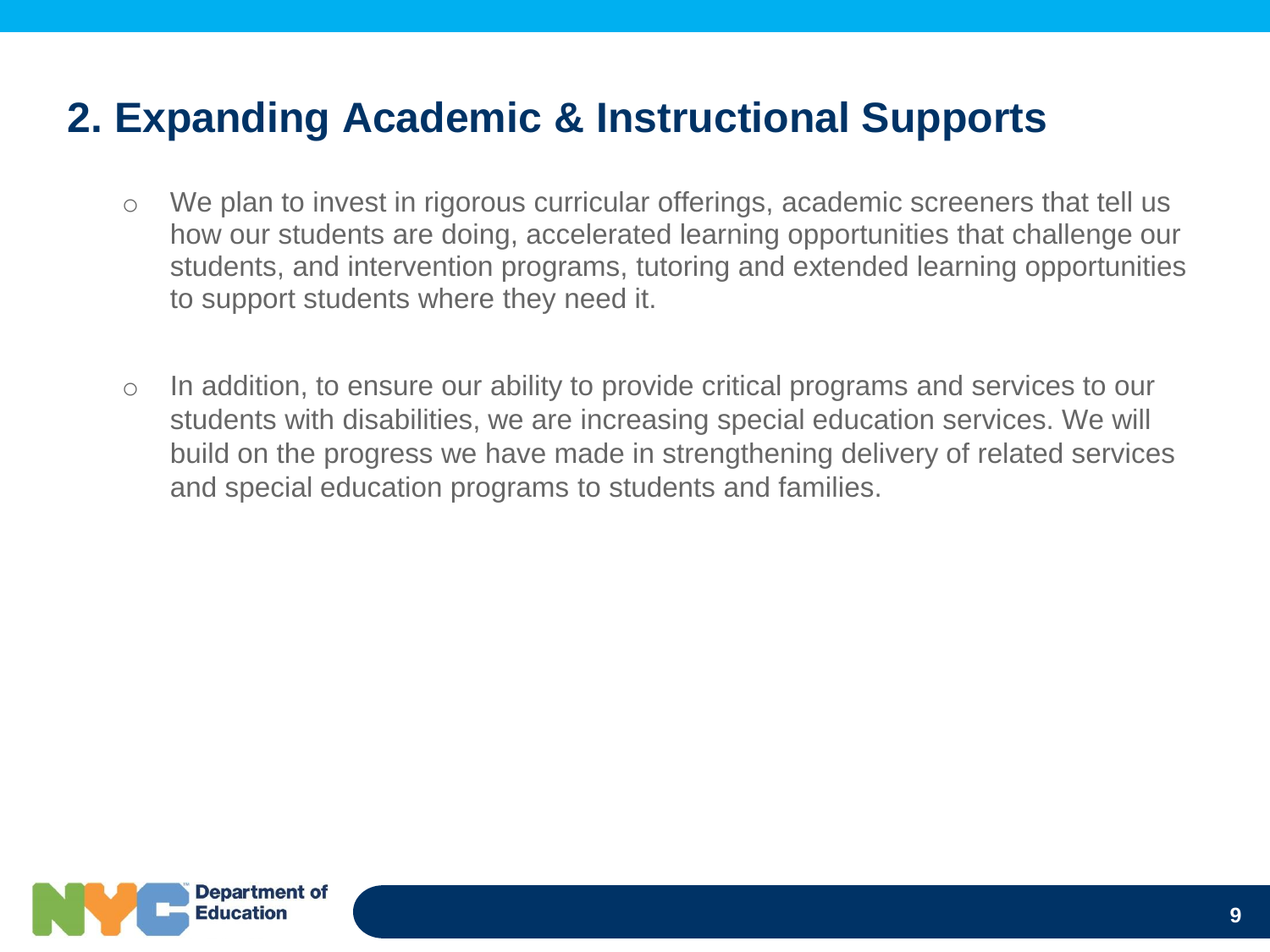#### • **Early Literacy for All – \$49M in FY22**

 $\circ$  This Administration will redouble its commitment to early literacy by investing in screening and intervention for students in Kindergarten through  $2<sup>nd</sup>$  grade, with a singular goal of all students reading on grade level by the end of  $2<sup>nd</sup>$  grade. To accomplish this, schools will use a universal literacy screener for all K-2 students. The screeners will identify risk for dyslexia, as well as other challenges and print-based disabilities, and schools will implement intervention plans based on the results.

#### **NYC DOE will support schools through the literacy intervention process by:**

- o Targeted class size reduction achieved through hiring approximately 140 teachers in 72 higher need elementary schools.
- o Bringing the number of Universal Literacy reading coaches to approximately 500 to provide all early childhood and K-2 classrooms with a literacy coach, and training K-2 educators to provide literacy supports to students in need.
- $\circ$  Training ENL, bilingual and content area teachers to track student progress and provide targeted supports for multilingual learners.

In addition to the \$49M investment, the DOE is providing funds to all schools to use for targeted supports for students, such as tutoring, extended day, and enrichment activities.

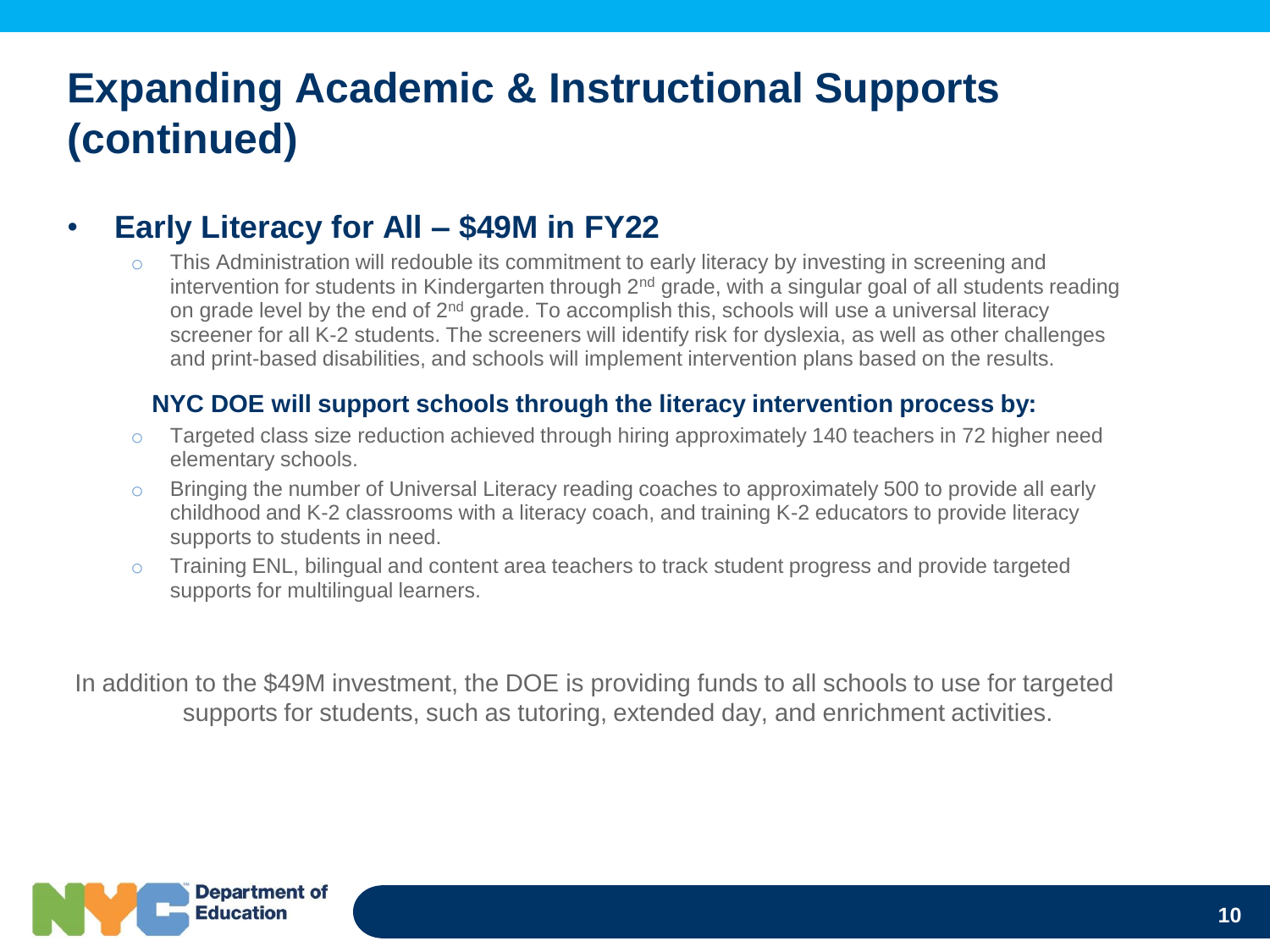- **Preparing Students to be College and Career-Ready – \$10M in FY22**
	- o As the City recovers from the pandemic, preparing students to graduate college- and career-ready is more important than ever. The Academic Recovery Plan will ensure every student, whether heading to college or a career, is best prepared for the next step in life. It makes multiple investments that benefit every high school student, including:
		- o Free, afterschool, personalized college counseling for every junior and senior.
		- o Universal College Financial Aid Guidance to help navigate the application process, available in multiple languages.
		- o 48 new remote AP college-prep courses.
		- o College Now restoration to serve 22,000 students from all high schools in dual enrollment, college-credit courses across 18 CUNY campuses.
		- o Immigrant Ambassador Programs across 30 high schools that match immigrant DOE students with college students to foster mentorship and early college awareness.
		- o Student Success Centers for 34 high schools to ensure post-grad plans for all students, and expanding the Postsecondary Readiness for ELLs Program (PREP), to be facilitated by a select group of school counselors and educators.

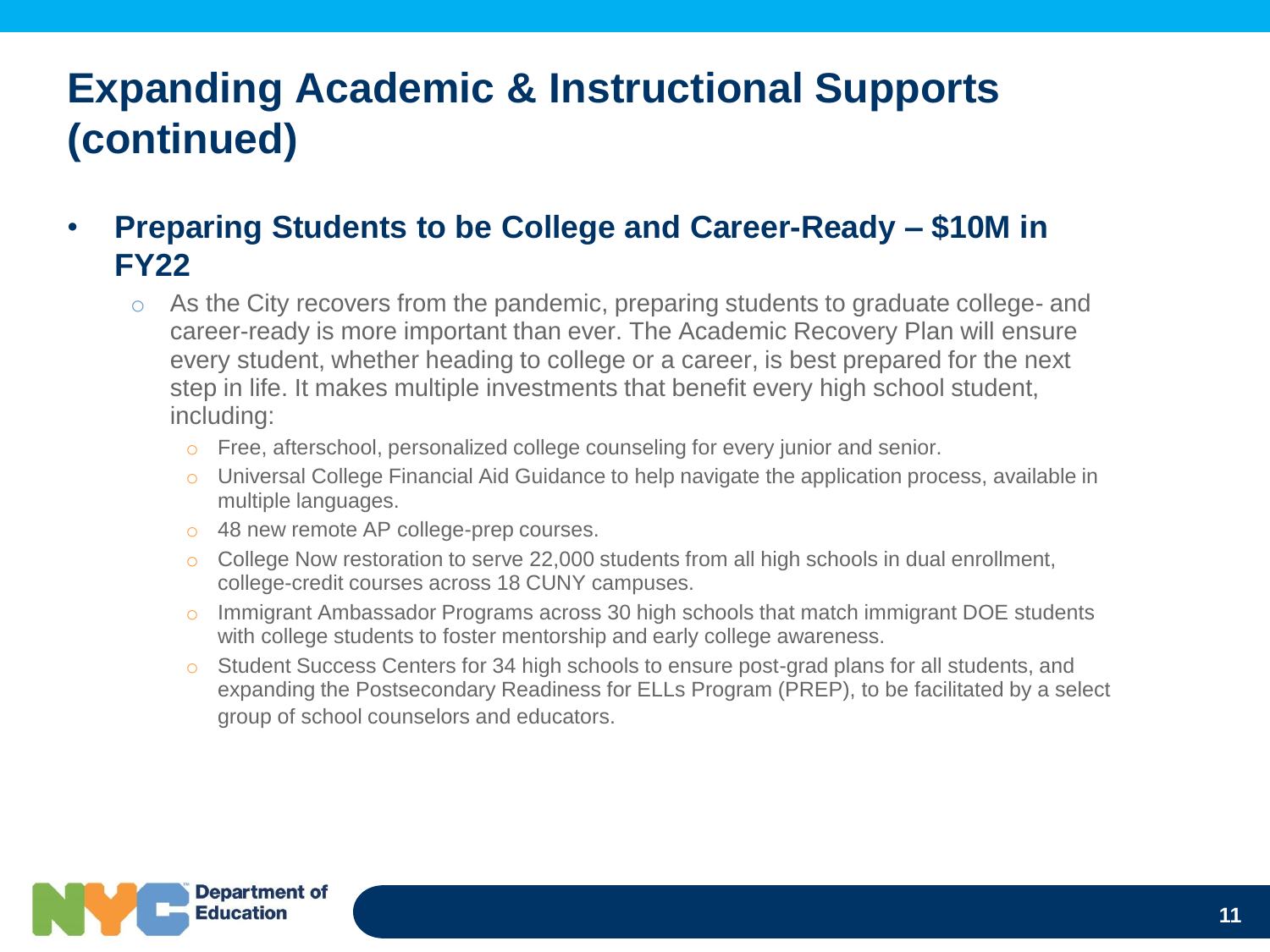#### • **Universal Mosaic Curriculum – \$202M in FY22**

- o New York City will develop a rigorous, inclusive, and affirming curriculum by Fall 2023 – the Universal Mosaic Curriculum. Currently, there is no single off-the-shelf curriculum academically rigorous and inclusive enough for New York City's 1,600 schools and one million students. This curriculum will be built on Literacy for All, accelerate student learning, and free teachers from time-consuming curriculum development.
- o The DOE will create a comprehensive ELA and Math curriculum that engages all students and prepares them for success in school and life by:
- o Providing an unprecedented infusion of books into every classroom for next school year that reflect the variety of histories, languages and experiences that make up the City.
- o Providing schools with dedicated funding to purchase texts in home languages and build home language libraries to support multilingual learners.
- o Developing brand new training and support materials for the Arts, ELA, Math, Arts, and more, in partnership with New York City educators, beginning next year.
- o Launching new targeted professional development lessons for teachers.

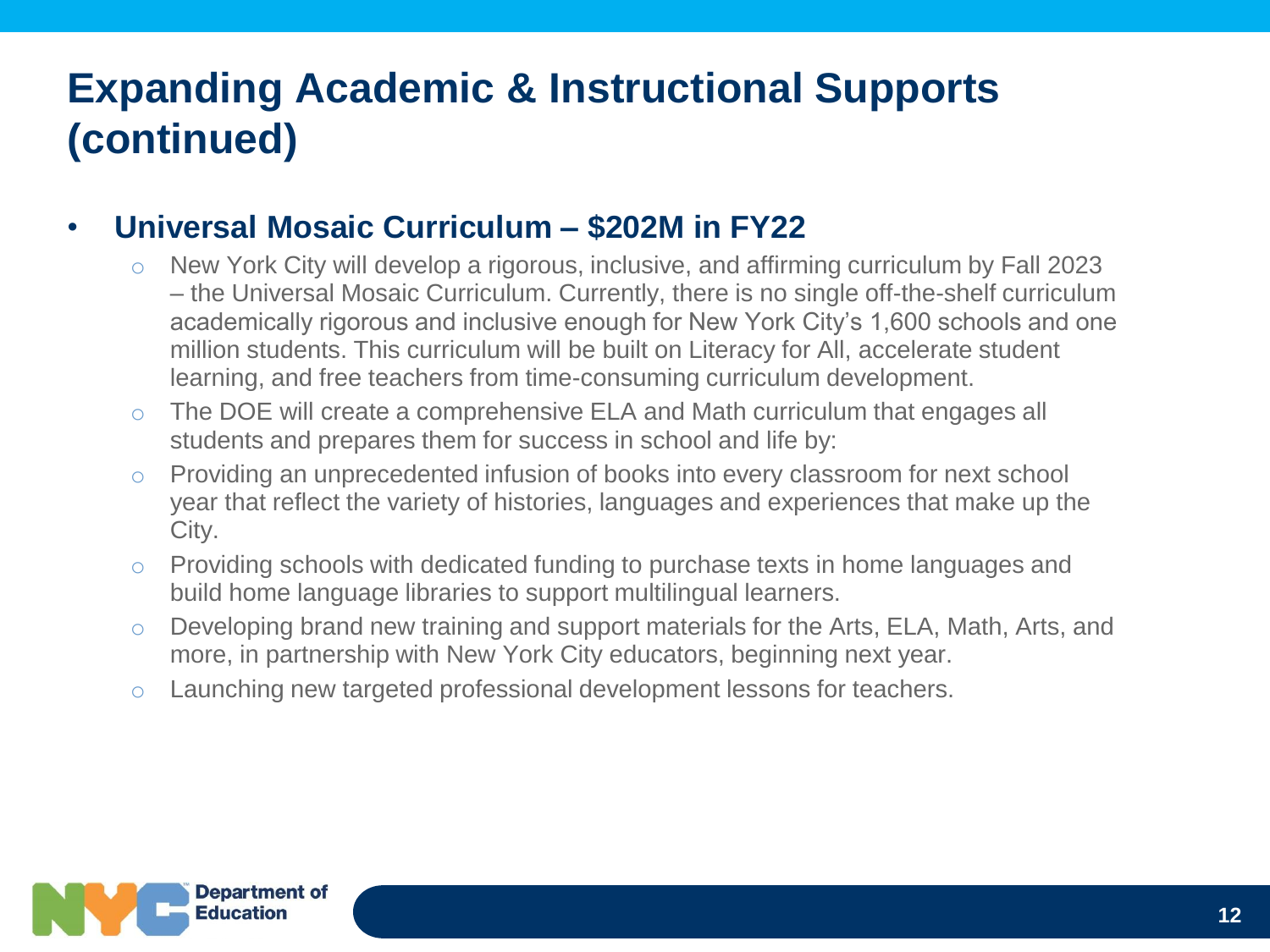#### • **Investments to Special Education - \$251M in FY22**

- $\circ$  The pandemic has had a disproportionate impact on our student with disabilities. The Academic Recovery Plan will make every resource available to better support students with Individualized Education Programs (IEPs). It extends from the DOE's youngest learners to students preparing for graduation by:
- o Launching afterschool and Saturday programs for all students with IEPs to receive additional instruction and related services.
- o Adding 800 preschool special education seats by Fall 2022.
- o Expanding Committees on Preschool Special Education to expedite evaluations and IEP meetings.
- $\circ$  Providing eligible students ages 21+ with continued instruction toward receiving their diploma or other exit credential, or to receive consultation to facilitate post-secondary plans for college and career readiness.
- o Expanding family workshops and information sessions through our Beyond Access Series, which supports families of students with disabilities.

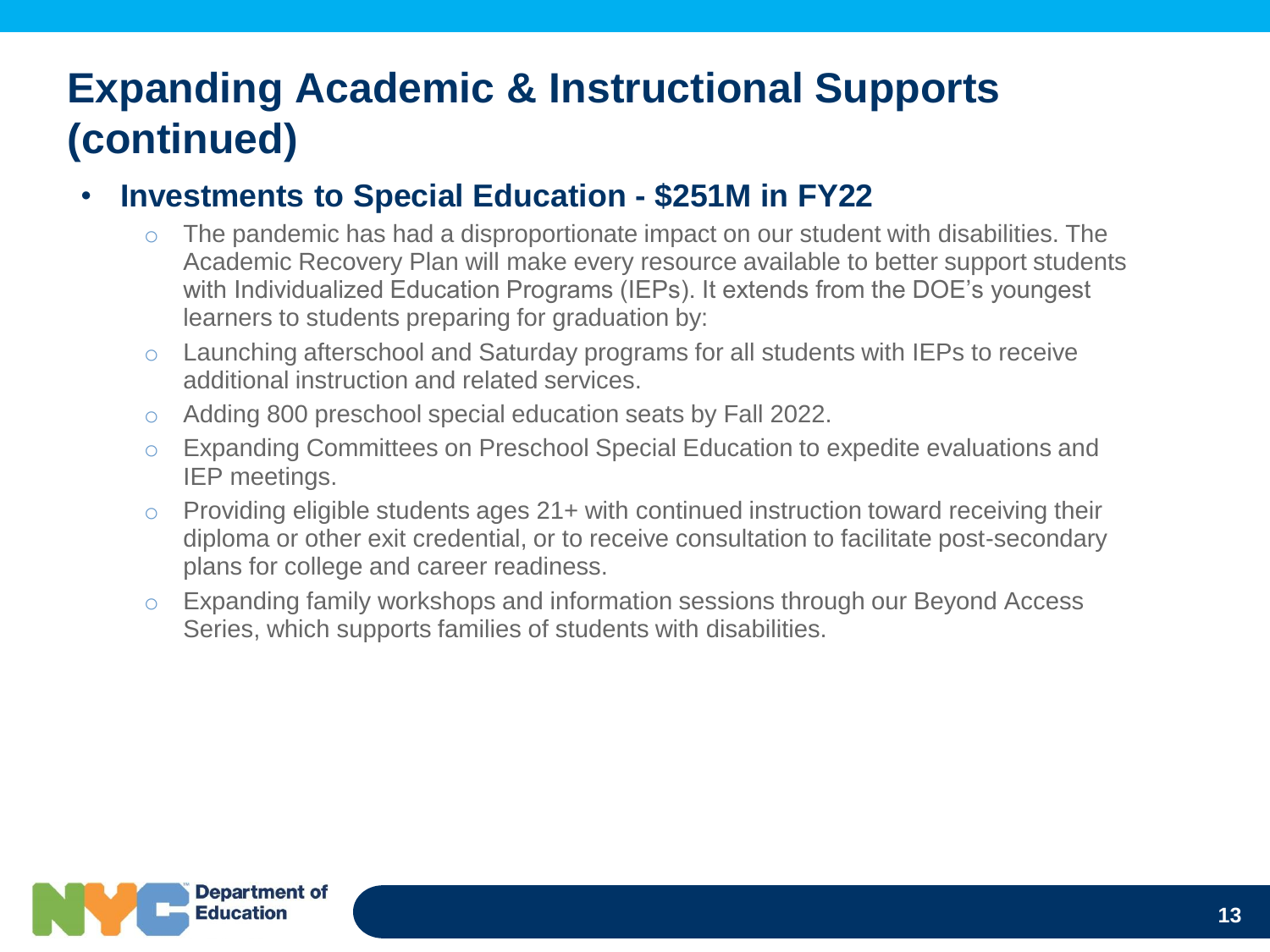### **3. Increasing Technological Supports**

#### • **Devices for Digital Citizens – \$122M in FY22**

- o The pandemic led to an unprecedented investment in technology, with over 800,000 devices purchased by the NYCDOE and schools. The Academic Recovery Plan leaves remote learning behind but builds on this technological advancement by guaranteeing all students have access to a digital device and ensuring all students become fully fluent digital citizens for the new economy. As part of this commitment, the DOE will:
	- o Guarantee a device available for every K-12 student by delivering 175,000 more devices.
	- $\circ$  Expand access to the City's rigorous Computer Science 4 All initiative to 400,000 students by 2024.
	- o Train over 5,000 educators in advanced computer science.
	- o Launch a technology capstone project for all 8th grade students to demonstrate digital literacy skills.
- o Additional investments in our one-stop digital learning hub will include:
	- o Increased help desk support for families and schools
	- o Expanded Wi-Fi access at school buildings
	- o Continuation of LTE services for SY 2021-22 on the more than 500,000 devices purchased for students in response to the pandemic.

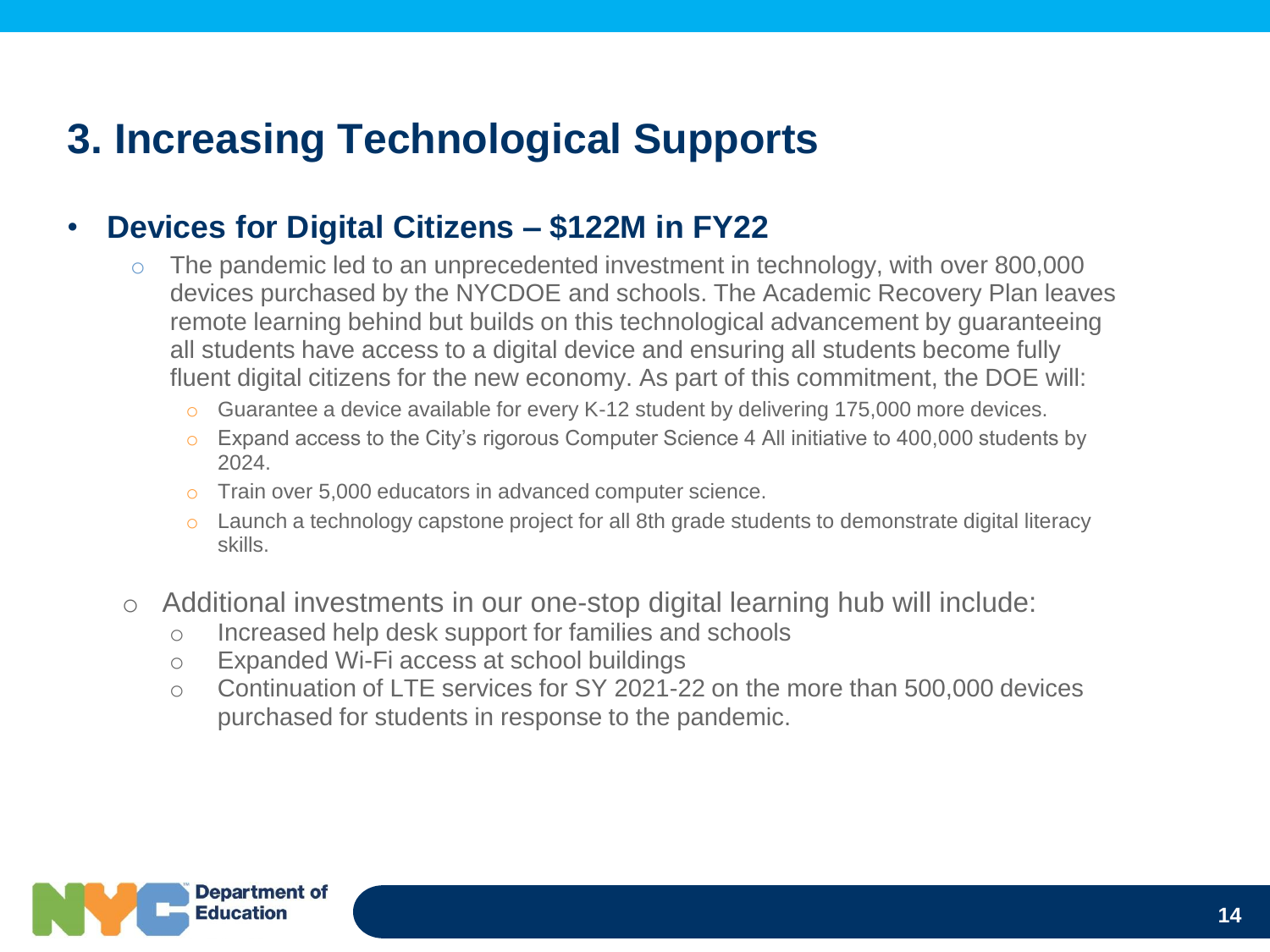• In addition to the **\$635M** in investments laid out above, this year, school budgets are also receiving **\$350M** in funding to support academic recovery, with a focus on early literacy, the arts, and multilingual learner recovery work.

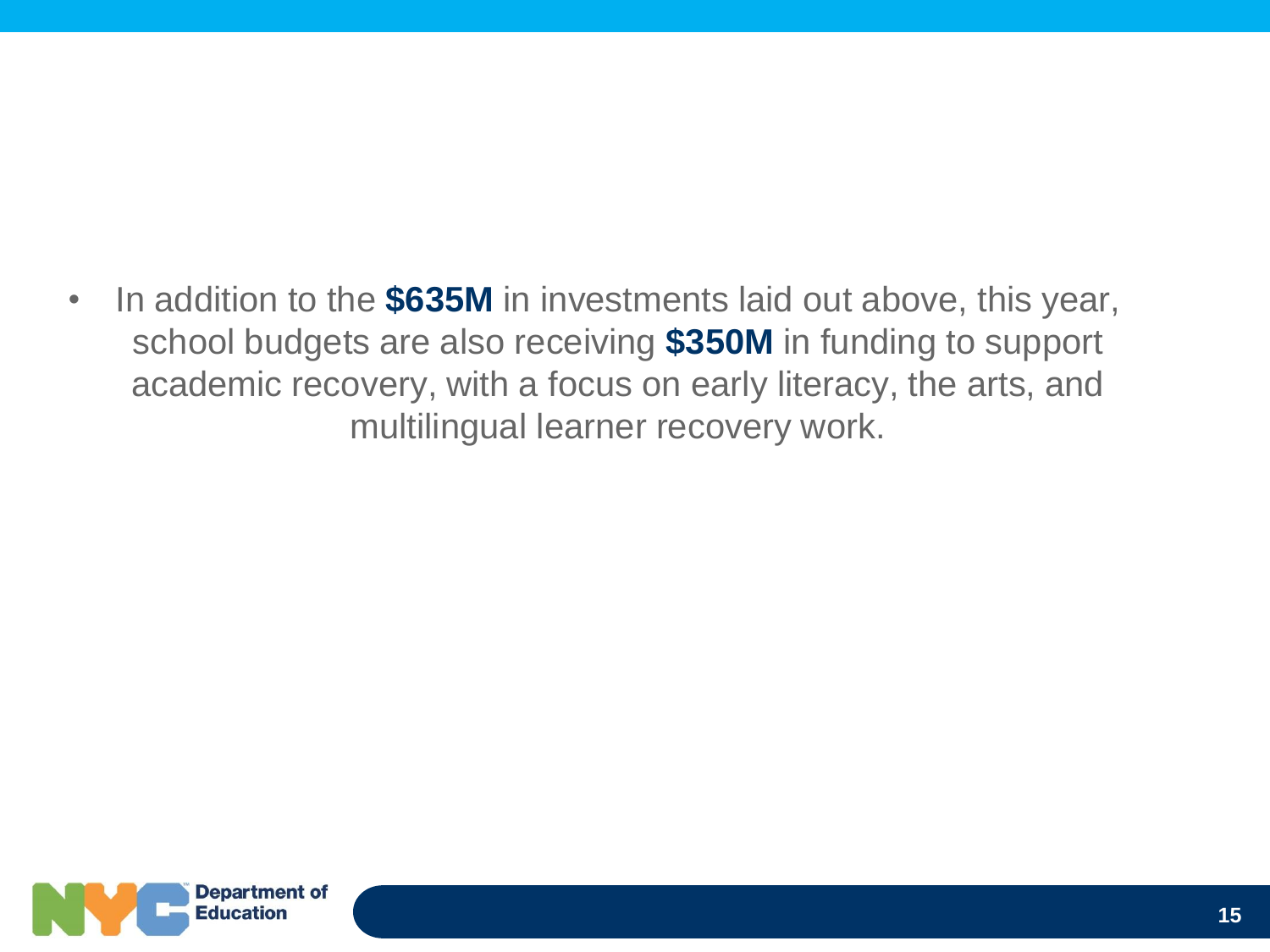### **4. Creating Opportunities for Our Youngest Learners**

#### • **Universal 3-K for All - \$378M in FY22**

- o We will roll out Universal 3-K for All so that every family in New York City can access a 3-K seat by September 2023. This expands on our commitment to bring 3-K to every district by fall 2021.
- o This will bring 61,000 free, full-day, high-quality 3-K seats across New York City.

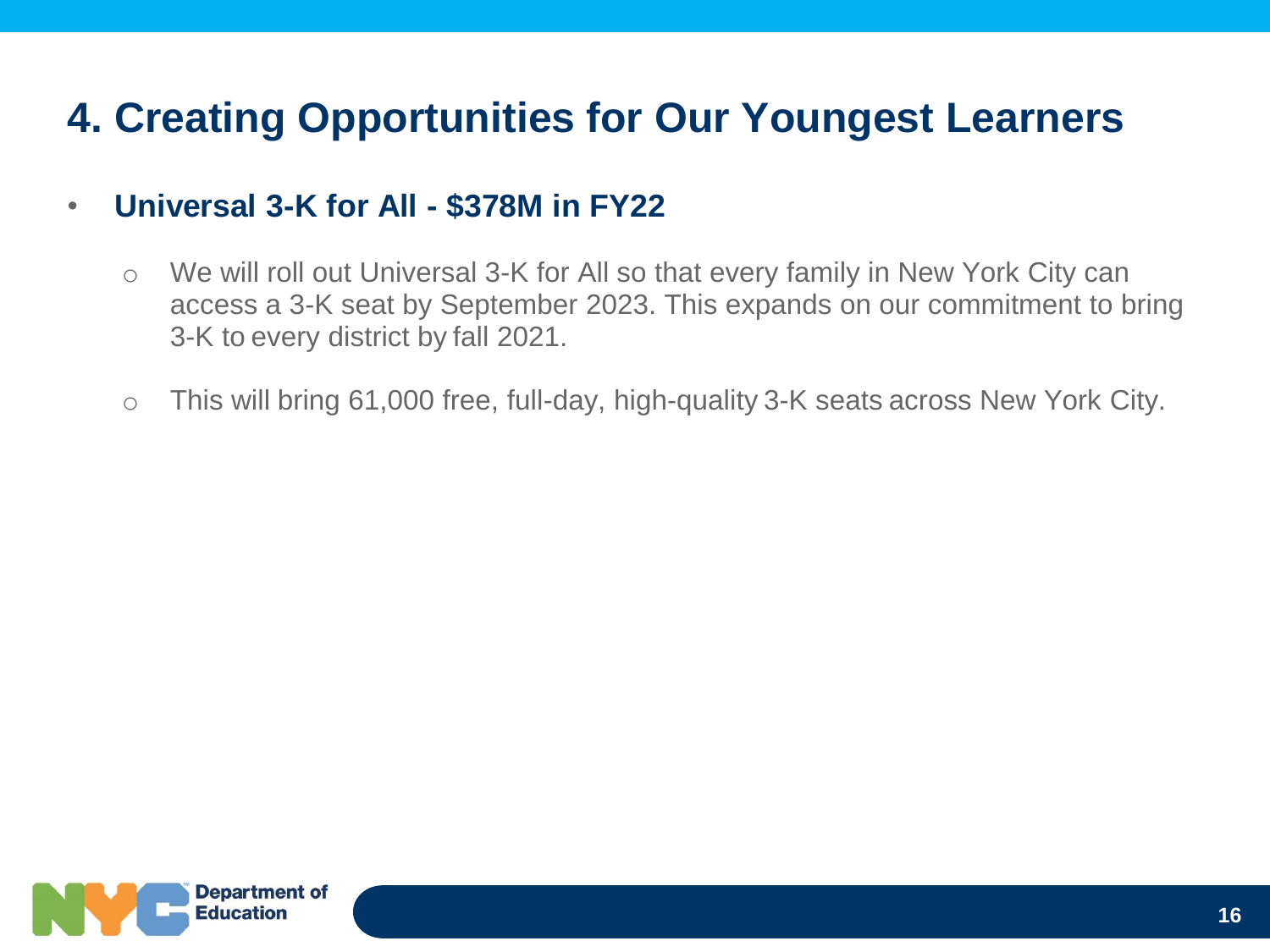### **5. Taking Care of the Whole Child**

- **Bring Community Schools to Every District - \$10M in FY22**
	- o This will bring the total number of Community Schools to over 400.

#### • **Social-Emotional & Mental Health Support - \$80M in FY22**

- o Starting with Summer Rising, all schools will have social-emotional supports in place, with an intense focus on hiring more social workers, psychologists, and family support workers, totaling over 6,000 professionals who work with students to address social-emotional learning needs across the city.
- **Expansion of Restorative Justice Programs - \$12M in FY22**

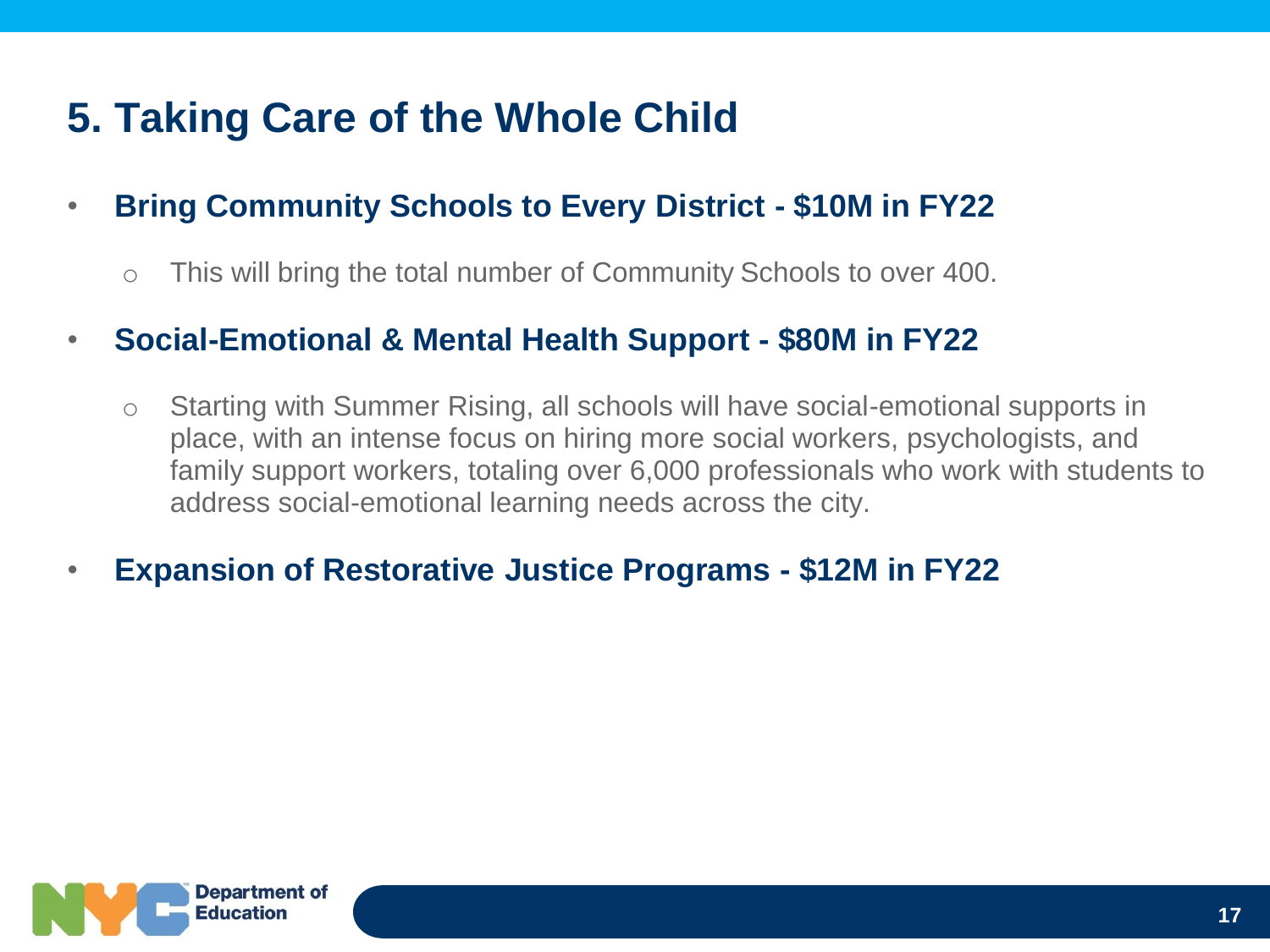#### • **Restore Enrichment Programs**

- o **\$15 Million for Arts Education**, providing students with outlets to express themselves, cultivate social-emotional learning, and develop key skills such as critical thinking and innovation.
- o **\$54 Million for Equity & Excellence Programming**, including College Access for All, AP for All, Algebra for All, and others.
- o **\$30 Million for Learning to Work**, which offers paid internships, student support services, in-depth job readiness and college and career exploration activities for targeted high schools.
- o **\$73 million** in other restorations of pandemic-era budget reductions.

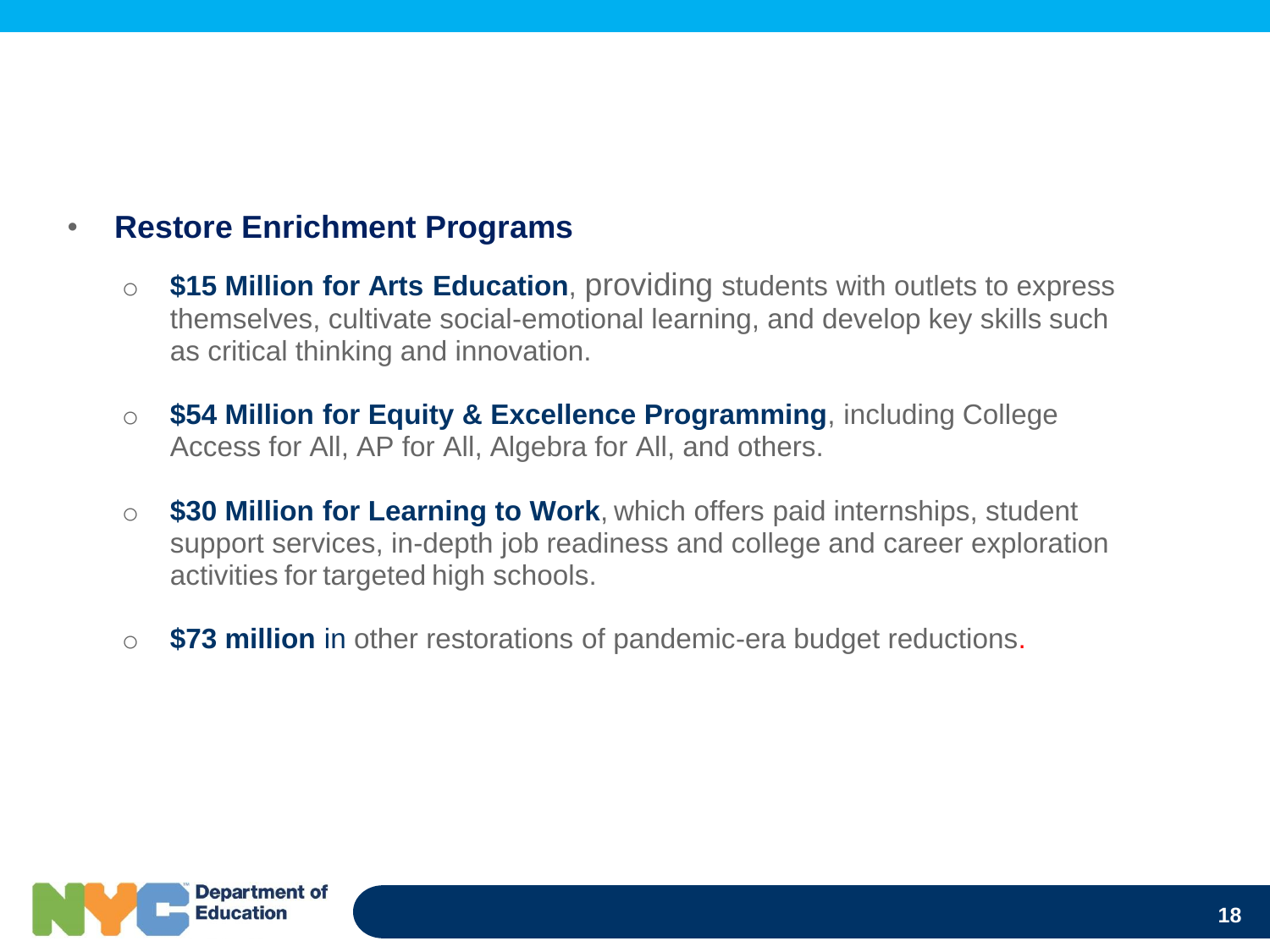### **6. Re-Opening with Health & Safety as Our Top Priority**

#### • **Reopening Costs - \$135M in FY22**

- o This funding will support health, safety, and other costs necessary to ensure a safe reopening of school buildings this Fall, including enhanced staffing where required.
- o We will continue to ensure all ventilation systems are working in every classroom.
- o On-site COVID-19 testing will continue in school buildings as recommended by applicable health guidance.
- o The Situation Room will continue to support schools in the management of positive cases, closely following all applicable health guidance.
- o The use of masks will continue to reflect the latest health guidance recommended by the CDC.
- $\circ$  Individuals with any COVID-19 symptoms will continue to be required to stay home.
- o Students, teachers, and staff will continue to complete the daily health screening at home.
- o Every school building will continue to have an assigned nurse.

#### • **Accessibility & Infrastructure Work - \$70M in FY22**

o Accessibility improvements and infrastructure compliance work will ensure our school buildings are safe and accessible to our students, regardless of their needs, in the coming years.

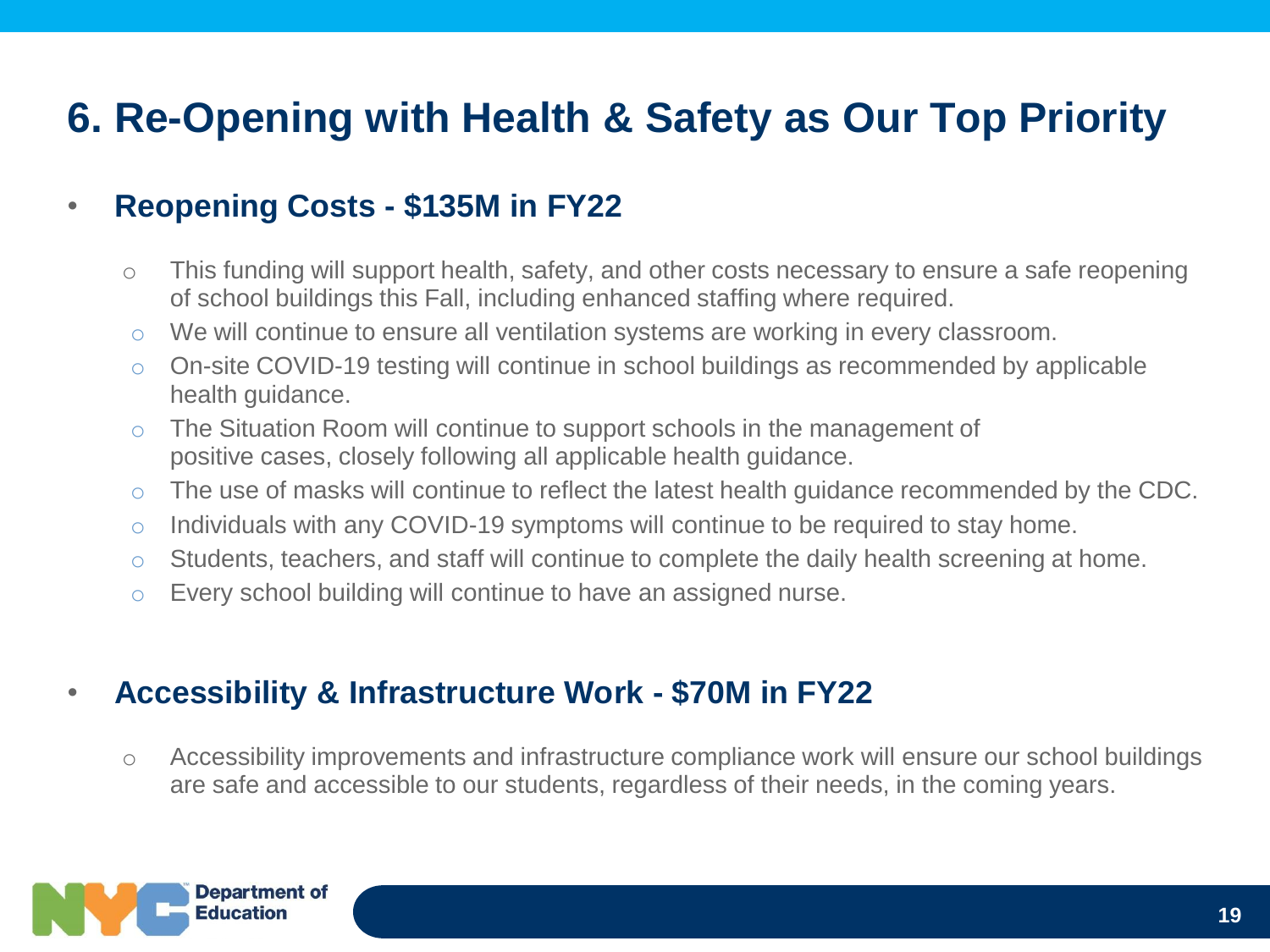### **Other Stimulus Funded Activities in FY 2022**

#### • **Summer Rising - \$100M in FY 22**

Summer Rising ensured that our students received comprehensive academic and enriching supports needed during the most critical period and prepared our students and families for our school reopening in SY 2021-22.

#### • **PSAL Restart & Expansion - \$21M in FY22**

o This funding will increase access to sports programming across the city for high school students, focusing on schools with greatest need.

#### • **Maintain Current Services - \$823M in FY22**

o The pandemic has severely impacted local tax revenues over the last two years. This funding will support existing costs that might otherwise have required budget cuts if we had not received federal aid.

#### • **All Other - \$175M FY22**

This includes a variety of smaller projects such as school safety training and professional development.